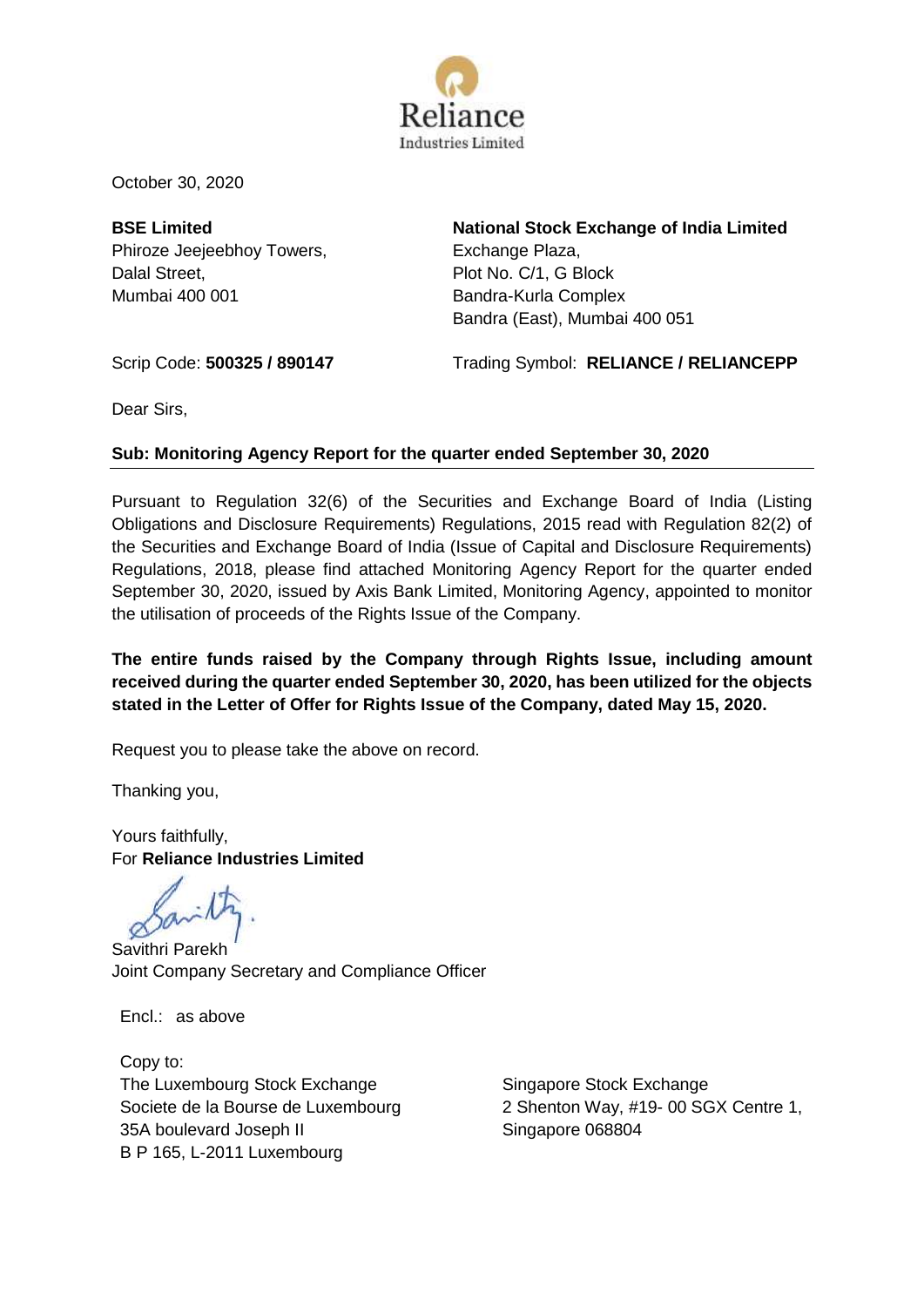### **AXB/CO/IFB-TS/20-21/81 October 30, 2020**

**To, Reliance Industries Limited** 3rd Floor, Maker Chambers IV 222, Nariman Point Mumbai 400 021 Maharashtra, India

# **Kind Attn: Ms. Savithri Parekh**

Dear Madam,

## **Sub.: Monitoring Agency Report for the quarter ended September 2020 - in relation to the Rights Issue of Reliance Industries Limited ("the Company")**

We write in our capacity of Monitoring Agency for the Rights Issue for the amount aggregating Rs. 53,124.20 crore (raised till September 30, 2020 is Rs. 13,281.05 crore) of the Company and refer to our duties cast under Regulation 82(2) of the Securities & Exchange Board of India (Issue of Capital & Disclosure Requirements) Regulations, 2018.

In this connection, we are enclosing the Monitoring Agency Report for the quarter ended September 30, 2020 as per aforesaid SEBI Regulations and Monitoring Agency Agreement dated May 15, 2020.

Request you to kindly take the same on records.

Thanking you, For **Axis Bank Limited**

**Authorised Signatory**

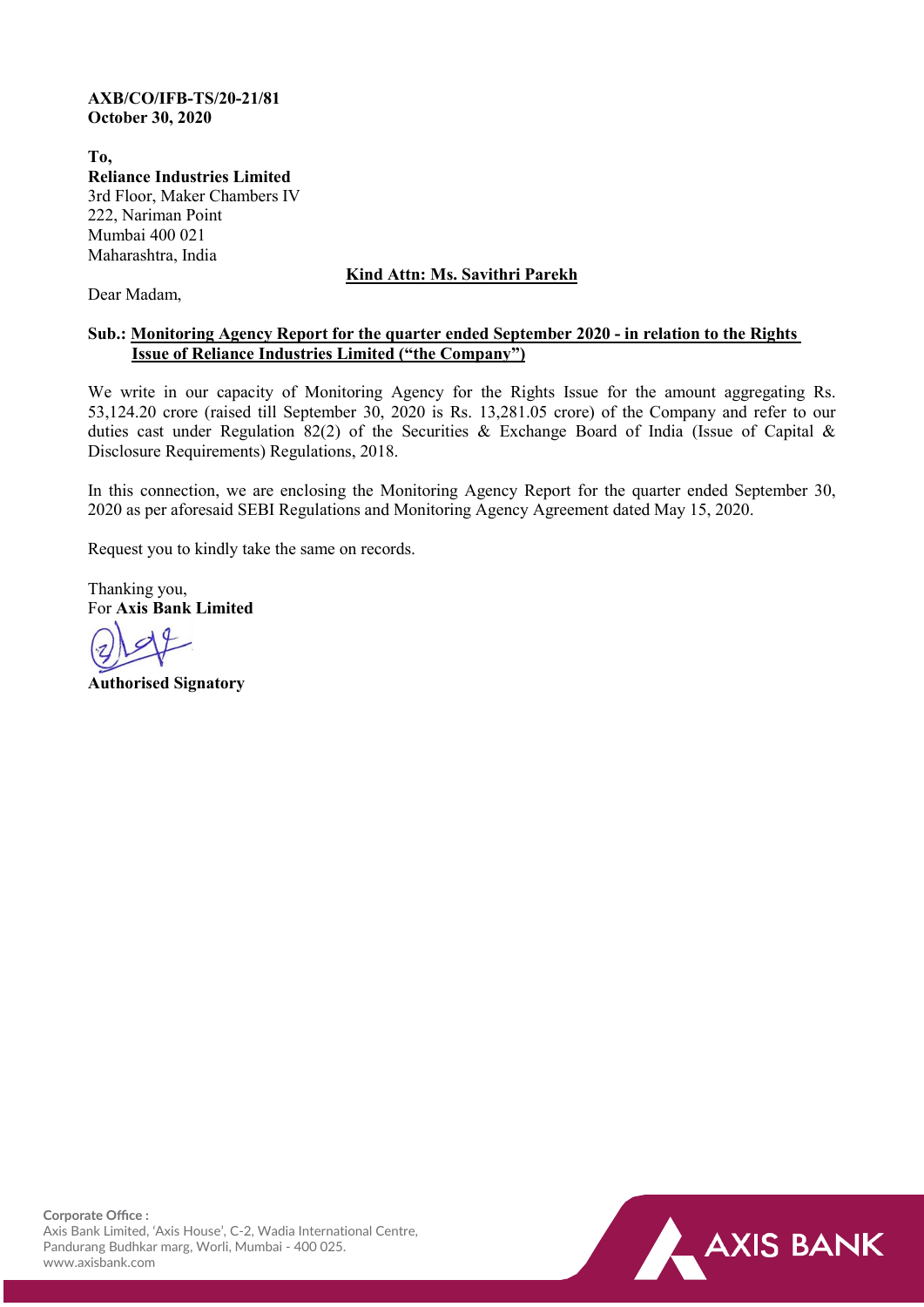## **REPORT OF THE MONITORING AGENCY**

Name of the issuer: **Reliance Industries Limited**

For quarter ended: **September 30, 2020**

Name of the Monitoring Agency: **Axis Bank Limited**

- **a)** Deviation from the objects: **There is no deviation.**
- **b)** Range of Deviation: **Not applicable**

#### Declaration:

We hereby declare that this report is based on the format prescribed by the Securities and Exchange Board of India (Issue of Capital and Disclosure Requirements) Regulations, 2018, as amended. We further declare that this report provides a true and fair view of the utilization of the issue proceeds.

We declare that we do not have any direct / indirect interest in or relationship with the issuer / promoters / directors / management and also confirm that we do not perceive any conflict of interest in such relationship / interest while monitoring and reporting the utilization of the issue proceeds by the issuer.

## **For and on behalf of Axis Bank Limited (in capacity as Monitoring Agency)**

**\_\_\_\_\_\_\_\_\_\_\_\_\_\_\_\_\_\_\_\_\_\_\_\_ (Authorised Signatory) Name: Mangalagowari Bhat Date: 30th October, 2020**

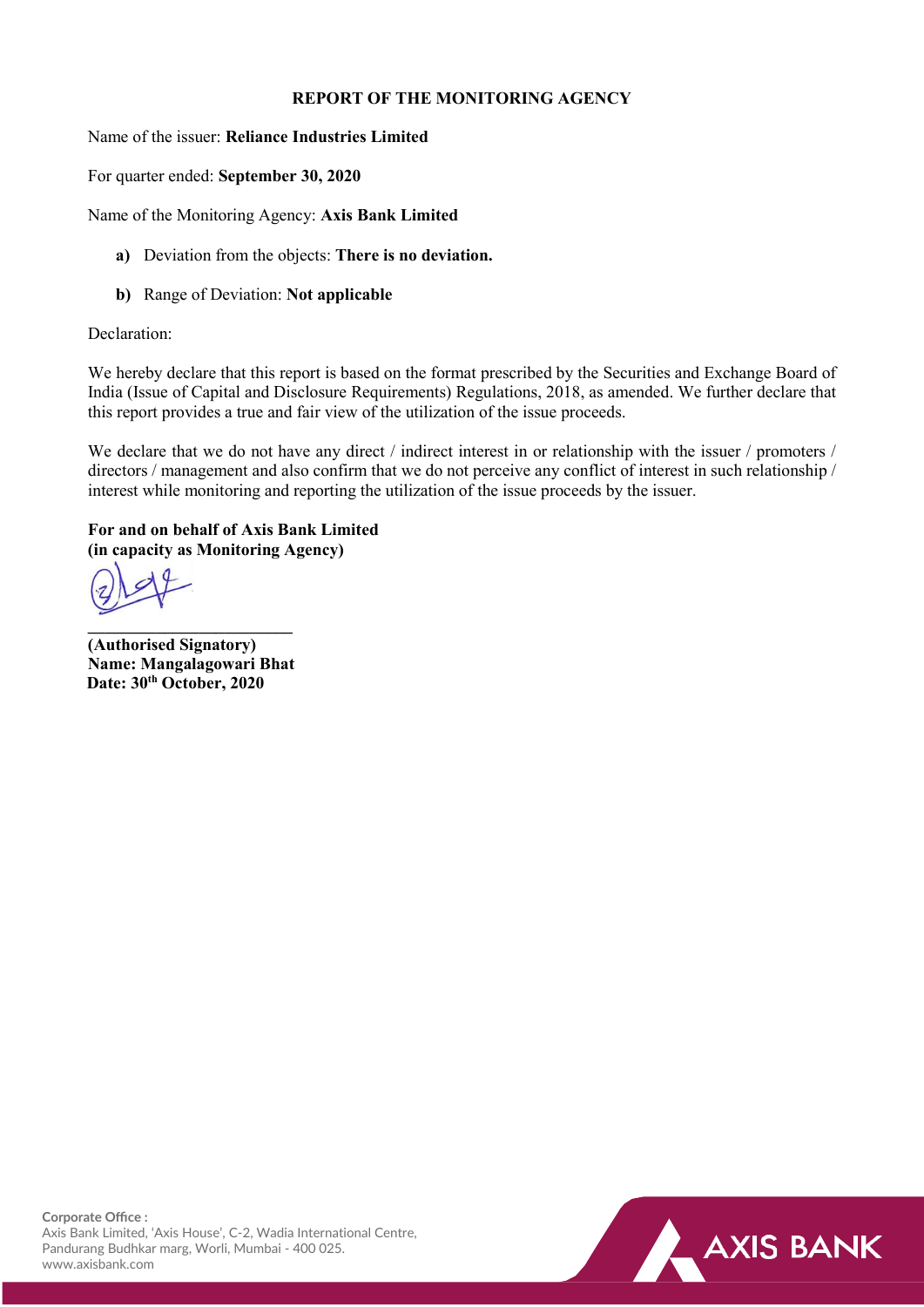**1. Issuer Details:**

The names of the promoters of the issuer : Shri Mukesh D. Ambani<br>Industry/sector to which it belongs : Refining, Petrochemicals

**2. Issue details**

Issue Period : May 20, 2020 to June 03, 2020<br>Type of issue (rights) : Rights issue Type of issue (rights)<br>Type of specified securities Type of specified securities : Equity shares (Partly Paid up)<br>Grading, if any : Not Applicable Grading, if any : Not Applicable<br>
Issue size ( $\overline{\tau}$  in Crores) : Rs. 53,124.20 cm

**Note 1:**

: Reliance Industries Limited Industry/sector to which it belongs :Refining, Petrochemicals (Polymers, Polyester and Fibre Intermediates), Fibre Intermediates), Exploration and Production of Oil & Gas and Textiles

- 
- $:$  Rs. 53,124.20 crore (Note 1)

| <b>TAALE T.</b>         |                 |               |               |                                 |
|-------------------------|-----------------|---------------|---------------|---------------------------------|
|                         | No of Equity    | Price<br>(in) | Amount        | <b>Remarks</b>                  |
|                         | shares          | $Rs.$ )       | (Rs in crore) |                                 |
| <b>Total Issue Size</b> | 42,26,26,894    | 1,257.00      | 53,124.20     | understand<br>We<br>that<br>the |
|                         |                 |               |               | Rights Equity Shares were       |
|                         |                 |               |               | issued as partly paid-up and    |
| Funds<br>received       | 42, 24, 40, 258 | 314.25        | 13,275.19#    | an amount of Rs. 314.25 (i.e.   |
| during<br>quarter       |                 |               |               | 25% of the Issue Price) per     |
| ended<br>June<br>30,    |                 |               |               | Rights Equity Share has been    |
| 2020                    |                 |               |               | received on application (of     |
| received<br>Funds       | 1,86,636        | 314.25        | 5.86(a)       | which Rs. 2.50 towards face     |
| during<br>quarter       |                 |               |               | value of Rights Equity Share    |
| ended<br>September      |                 |               |               | Rs. 311.75 towards<br>and       |
| 30, 2020                |                 |               |               | premium amount of Rights        |
| (refer Note 2)          |                 |               |               | Equity Share). The schedule     |
|                         |                 |               |               | for payment of the balance      |
|                         |                 |               |               | amount of Rs. 942.75 per        |
|                         |                 |               |               | Rights Equity Share is          |
|                         |                 |               |               | proposed as (i) Rs. 314.25      |
|                         |                 |               |               |                                 |
|                         |                 |               |               | i.e. 25% in May 2021; and       |
|                         |                 |               |               | (ii) Rs. $628.50$ i.e. the      |
|                         |                 |               |               | balance 50% in November         |
|                         |                 |               |               | 2021. The Board of the          |
|                         |                 |               |               | Company would make the          |
|                         |                 |               |               | calls for this purpose.         |
|                         |                 |               |               |                                 |

#Rounded off to two decimal places

@ Total amount received during the quarter ended September 30, 2020 is Rs. 5,86,50,363.

## **Note 2:**

We understand that issue of 1,86,636 Rights Equity Shares, kept in abeyance pursuant to an order passed by the Hon'ble Special Court constituted under the Special Court (Trial of Offences Relating to Transactions in Securities) Act, 1992, were allotted on July 29, 2020 to the eligible applicants in accordance with the order passed by the Hon'ble Special Court.

 $49$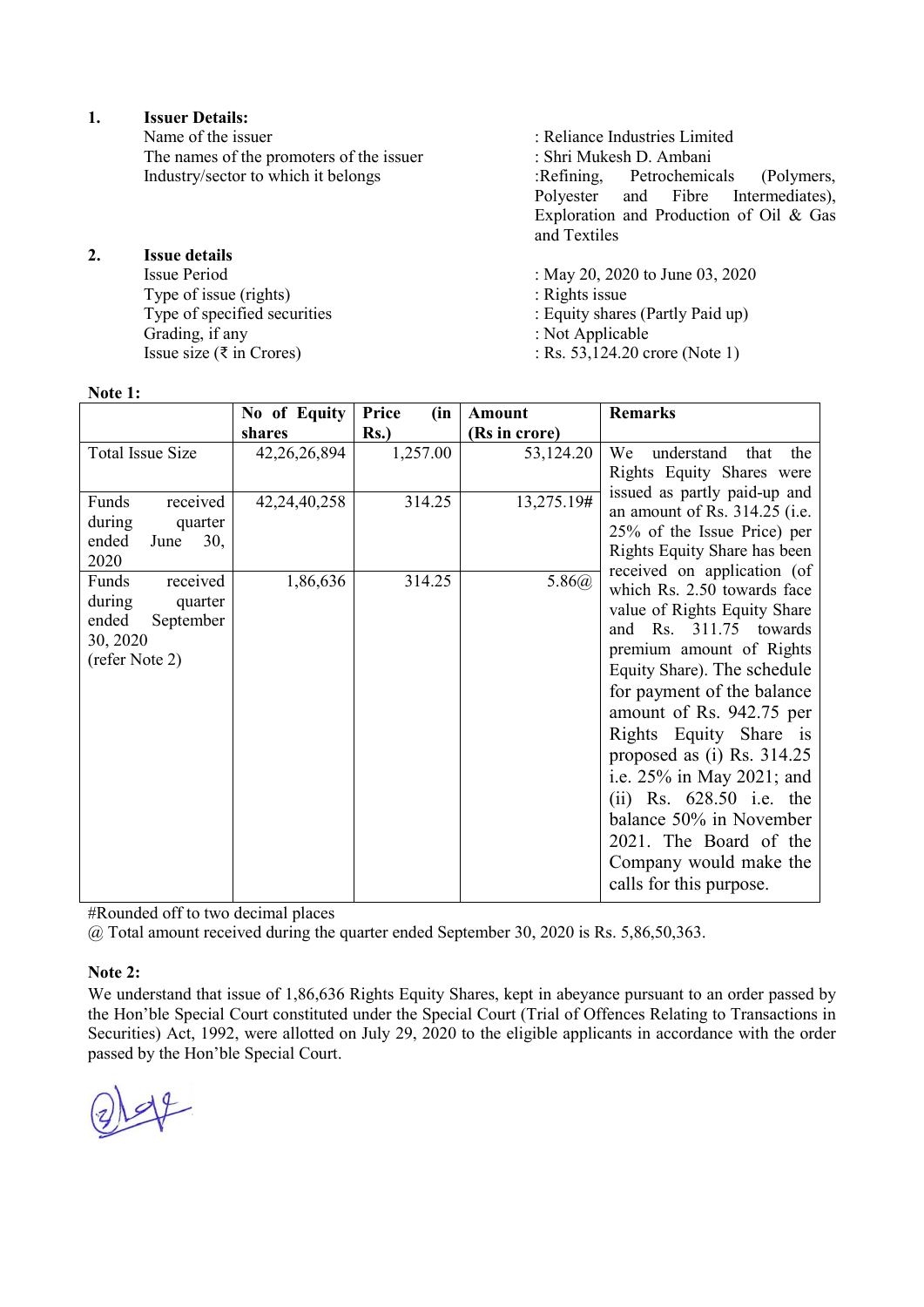## **3. Details of the arrangement made to ensure the monitoring of issue proceeds:**

| <b>Particulars</b>                                                                                                                        | <b>Reply</b> | <b>Comments of the</b><br><b>Monitoring Agency</b> | <b>Comments of</b><br>the Board of<br><b>Directors</b> |  |
|-------------------------------------------------------------------------------------------------------------------------------------------|--------------|----------------------------------------------------|--------------------------------------------------------|--|
| Whether all utilisation is as per the disclosure in<br>the offer document?                                                                | Yes/No       | Yes                                                | Yes                                                    |  |
| Whether shareholders' approval has been<br>obtained in case of material deviations# from<br>expenditures disclosed in the offer document? | Yes/No       | Not applicable                                     | Not applicable                                         |  |
| Whether the means of finance for the disclosed<br>objects of the Issue has changed?                                                       | Yes/No       | Not applicable                                     | Not applicable                                         |  |
| Is there any major deviation(s) observed over<br>the earlier monitoring agency reports?                                                   | Yes/No       | No, there<br>are<br>no<br>deviations.              | No, there are no<br>deviations.                        |  |
| Whether all government/ statutory approvals<br>related to the object(s) have been obtained?                                               | Yes/No       | Not applicable                                     | Not applicable                                         |  |
| Whether<br>all<br>arrangements pertaining<br>to<br>technical assistance/collaboration<br>are<br>1n<br>operation?                          | Yes/No       | Not applicable                                     | Not applicable                                         |  |
| Are there any favorable events improving the<br>viability of these objects?                                                               | Yes/No       | Not applicable                                     | Not applicable                                         |  |
| Are there any unfavorable events affecting the<br>viability of the objects?                                                               | Yes/No       | Not applicable                                     | Not applicable                                         |  |
| Is there any other relevant information that may<br>materially affect the decision making of the<br>investors?                            | Yes/No       | N <sub>o</sub>                                     | N <sub>o</sub>                                         |  |

# *Where material deviation may be defined to mean:*

- *(a) Deviation in the objects or purposes for which the funds have been raised*
- *(b) Deviation in the amount of fund actually utilized by more than 10% of the amount projected in the offer documents.*

#### **4) Details of object(s) to be monitored:**

(i) Cost of object(s)- **The object of the utilisation is "Repayment/ prepayment of all or a portion of certain borrowings availed by the Company and General corporate purposes."**

| S.<br>N <sub>0</sub> | <b>Item Head</b>                                                                                                  | Original<br>Cost                                         | <b>Revised</b><br>Cost   | <b>Comments of</b><br>the   | <b>Comments of the Board of</b><br><b>Directors</b> |                                        |                                                       |
|----------------------|-------------------------------------------------------------------------------------------------------------------|----------------------------------------------------------|--------------------------|-----------------------------|-----------------------------------------------------|----------------------------------------|-------------------------------------------------------|
|                      |                                                                                                                   | (as per<br><b>Offer</b><br>Document)<br>(Rs in<br>crore) |                          | Monitoring<br><b>Agency</b> | <b>Reas</b><br>on of<br>cost<br>revisi<br>on        | <b>Proposed</b><br>financing<br>option | <b>Particulars of</b><br>firm<br>arrangements<br>made |
| $\mathbf{1}$         | Repayment/<br>prepayment<br>of all or a<br>portion<br>of<br>certain<br>borrowings<br>availed by<br>the<br>Company | 39,755.08                                                | <b>Not</b><br>applicable | <b>NIL</b>                  | Not applicable                                      |                                        |                                                       |
| $\overline{2}$       | General<br>corporate<br>purposes                                                                                  | 13,281.05                                                | <b>Not</b><br>applicable |                             |                                                     |                                        |                                                       |